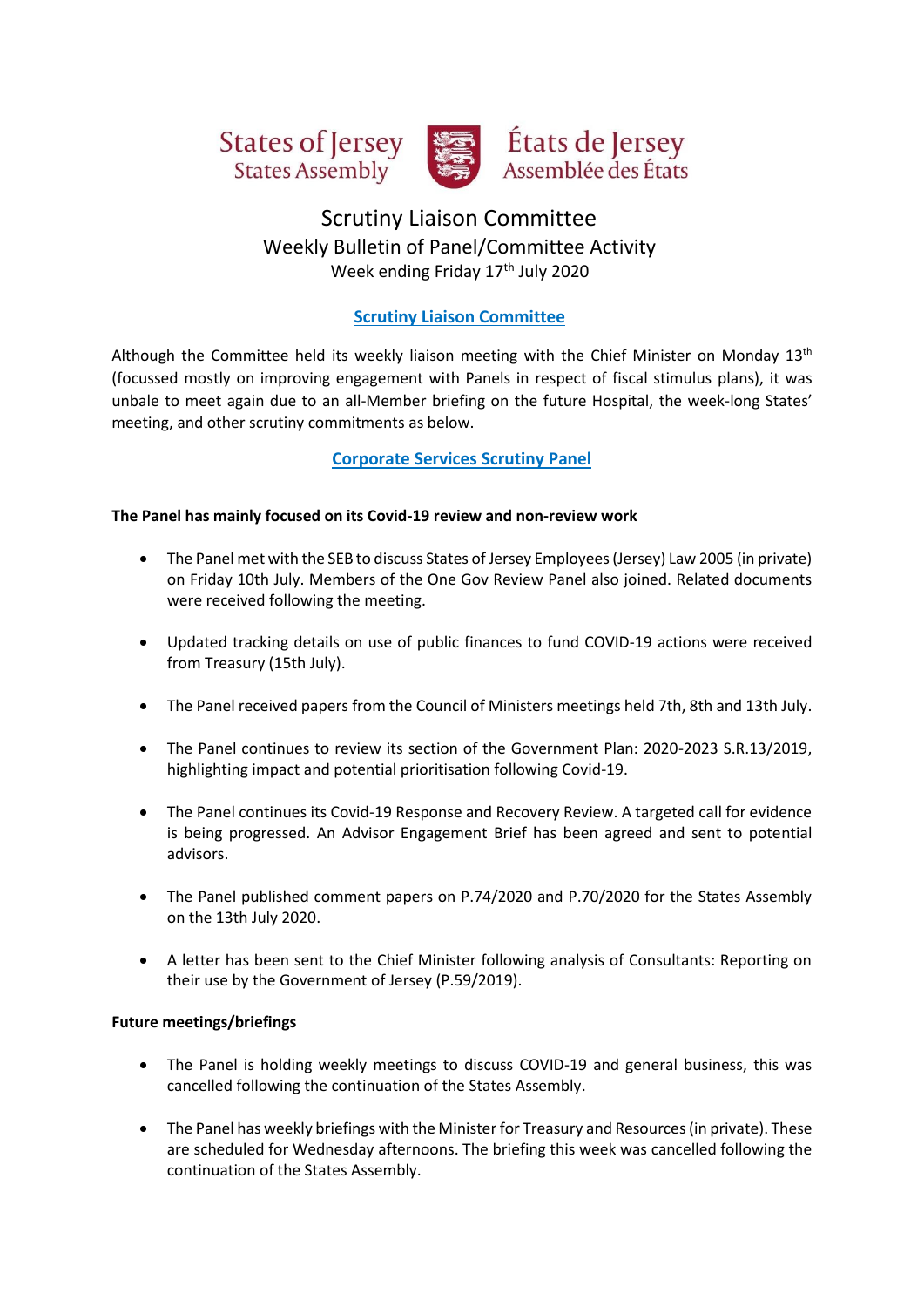- A private briefing for the Panel on Revenue Administration is being organised.
- A briefing Proposed Abolition of the Prior-Year Basis (PYB) of paying personal income tax is being scheduled.
- The Panel has a scheduled briefing with the Chief Operating Officer to discuss the Technology Transformation Programme (in private) on Tuesday 21st July at 11.30am.

#### **Economic and International Affairs Panel**

**The Panel is mainly focussing on the work of the Minister for Economic Development and the support offered to the business community. The Panel is also focussed on the economic impacts of the outbreak.**

- The Panel has been discussing the Government Plan in light of the Covid-19 Crisis. With the Government Plan due to be lodged in October, the Panel has decided to evaluate its proposals and consider the Government Plan's workstreams in view of the changing circumstances. At the Panel's meeting on 10 July, the Panel agreed it would begin to consider the RAG ratings that were attributed to the projects at the time of the previous Government Plan Review in view of the funding requirements, and the current circumstances and priorities regarding each project as part of the Government Plan Review. The Panel plans to do this over the following weeks with a view to deliberate further in August.
- The Panel has announced a joint review with the Corporates Services Scrutiny Panel on the Covid-19 recovery work. The Panel will work closely with the Corporate Services Panel on the review, particularly as remits crossover. As part of this work, the Panel has decided to present interim reports in relation to the economic stabilisation aspect as well as the economic recovery aspect of the Government response to the crisis. The Panel anticipates completing the first of its interim reports over the summer months of July and August. The Panel has started to contact stakeholders to gather evidence for its interim reports.
- The Panel has sent out a 'call for evidence' from businesses on their views of how the level two guidelines which form part of the Safe Exit Framework is being managed. The Panel has received submissions from several businesses relaying their views and experiences. The Panel will use the evidence it has gathered from stakeholders in its review of the Covid-19 crisis.
- On Tuesday 23 June, the Panel joined the Corporates Services Scrutiny Panel for a briefing on Project Gulf. The Panel was briefed on the proposed business case in relation to the Government considering providing financial support to the airline Blue Islands as part of the economic recovery process. The Panel has received a confidential copy of the signed Ministerial Decision.
- The Panel has weekly catch-up meetings with the Minister for Economic Development (normally on a Thursday morning). The next meeting is scheduled for Thursday 16th July.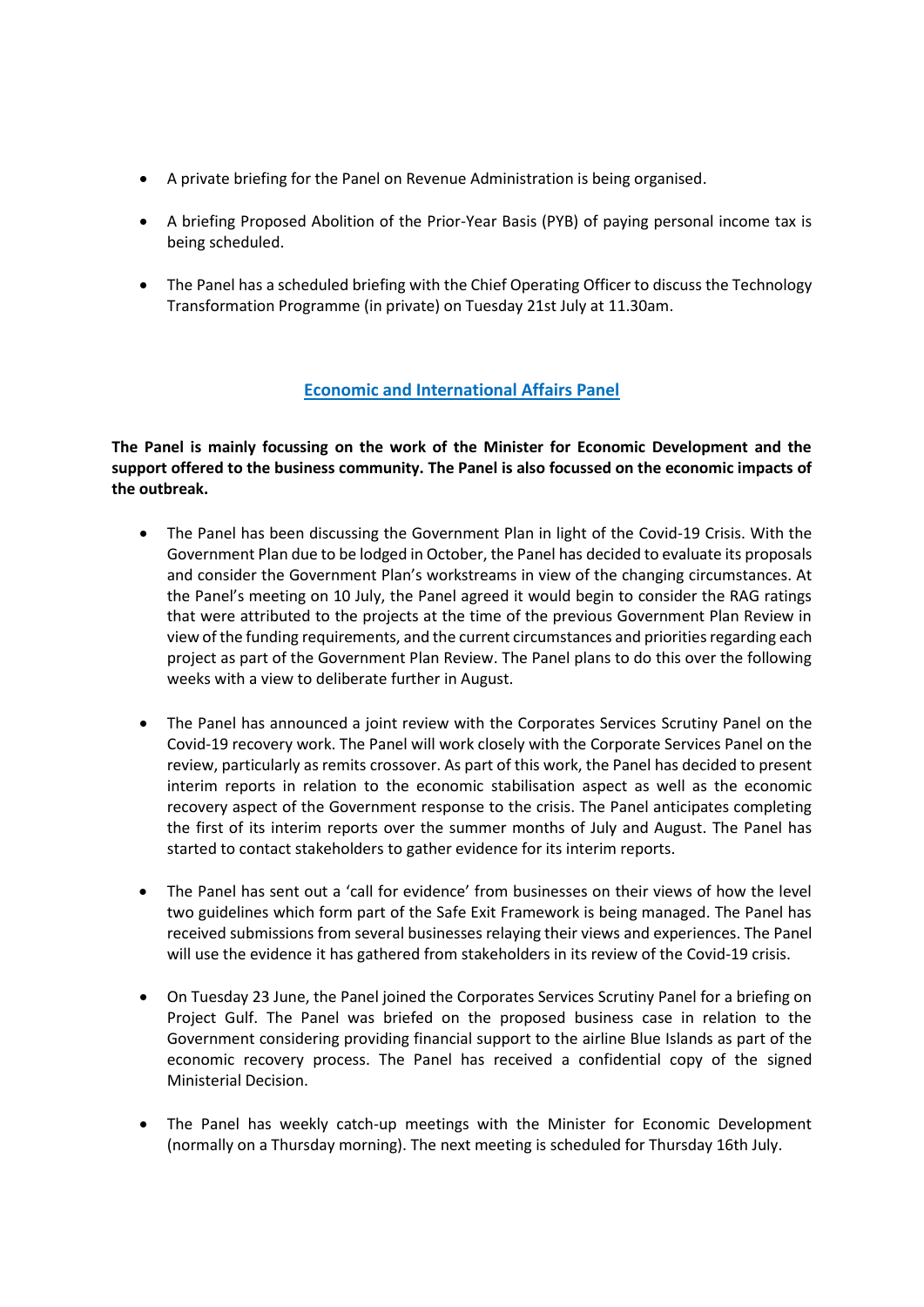• The Panel is due to hold a Public Quarterly Hearing with the Minister for External Relations on Friday 17 July.

## **Children, Education and Home Affairs Panel**

#### **Briefings/Meetings arranged/work undertaken**

- The Panel is considering undertaking a review regarding the Covid-19 crisis and response in relation to the 'impact of wellbeing on children'. Once discussions have been finalised regarding the potential review, the Panel will produce a Scoping Document and Terms of Reference. The Panel is having to review its work programme to accommodate this potential review within the required time frame. The Panel will decide how it intends to progress with regards to this review at its next scheduled meeting on Monday 27 July.
- In relation to Covid-19, the Panel is considering the Government Plan in light of the crisis. The Panel has decided to evaluate and consider the current Government Plan's projects in view of the changing circumstances.
- The Panel is keeping a watching brief on the Draft Covid-19 (Fixed Penalty Notices) (Jersey) Regulations 202- which is being considered in light of the Covid-19 response. The Panel has communicated Terms of Reference for a potential review to the Minister for Home Affairs and is planning to consult with additional stakeholders (including the Children's Commissioner) if the legislation is formally lodged. During a Quarterly Public Hearing with the Minister for Home Affairs on Friday 10 July the Panel was informed that the Fixed Penalty Notice legislation had been placed on hold and that no further action would be taken regarding the legislation at this time.
- The Panel continues to have a weekly meeting, on a Monday, with the Minister for Education to remain informed around the Covid-19 response within her remit. The Panel will not be holding meetings with the Minister on Monday  $3<sup>rd</sup>$  and Monday  $10<sup>th</sup>$  August, however meetings will recommence from Monday 17<sup>th</sup> August.

#### **Business as usual work**

The Panel is commencing its business as usual work programme as Covid-19 related work begins to ease.

#### **Briefings/Meetings arranged/work undertaken**

• **General work programme** 

The Panel has written to the three Ministers within its remit for an update on their priorities as Covid-19 work eases. This is expected by Friday 17<sup>th</sup> July and will inform the Panel's forward work programme respectively.

• **Teacher Recruitment and Retention Review**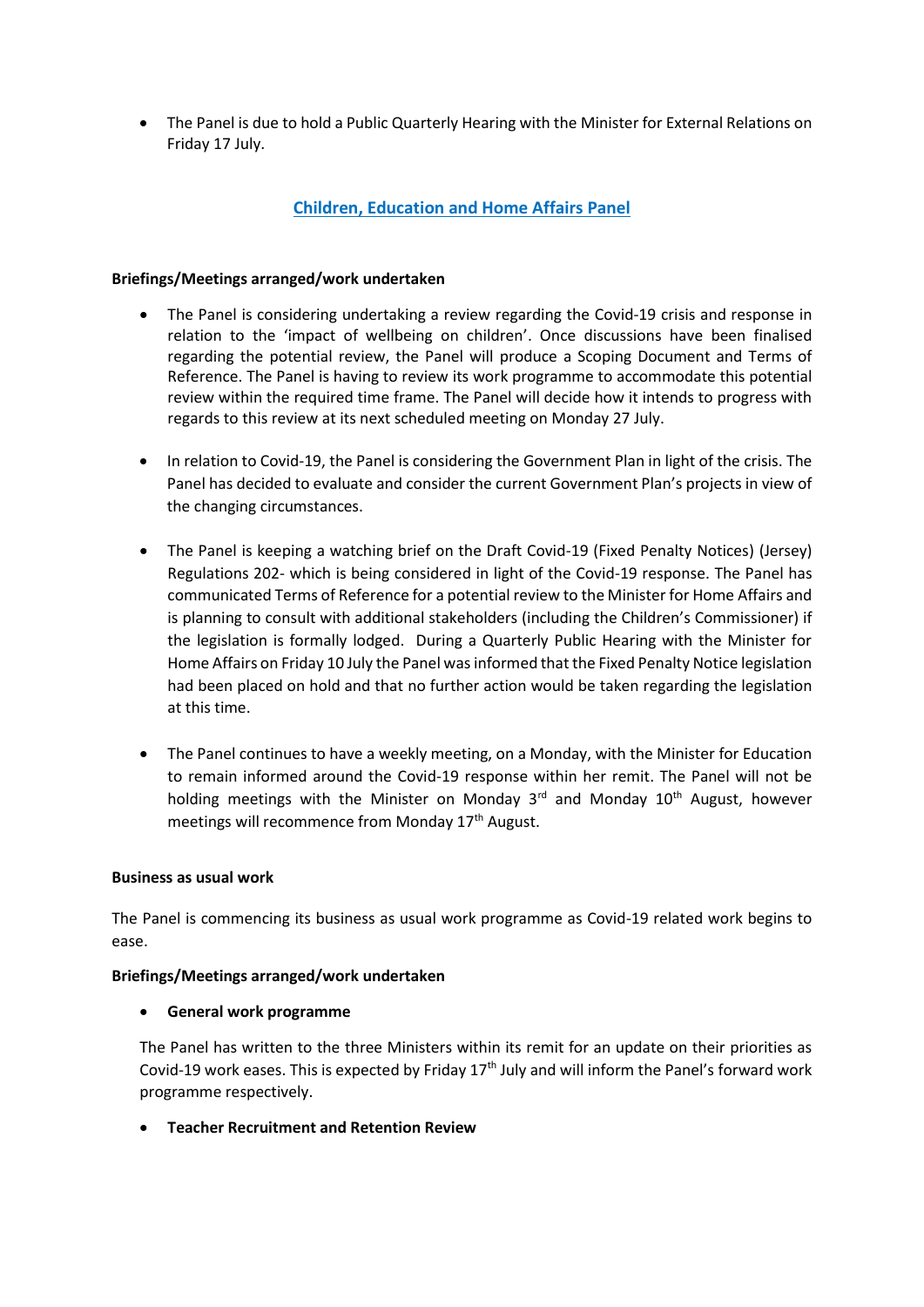The Panel is finalising its work on the Teacher Recruitment and Retention Review with the intention to present its report imminently once factual accuracy checking of the report has been completed by Children, Young People, Education and Skills (CYPES) and stakeholders. The Panel is in the process of finalising the Findings and Recommendations for the review.

#### • **Government Plan**

The Panel will be discussing the Projects comprised in the Government plan in relation to the RAG ratings it attributed to them during the previous Government Plan Review process, as well as any actions to follow. It is also due to consider the manner in which it will approach its scrutiny of the upcoming iteration of the Government Plan. The Panel will next discuss this at its meeting scheduled for Monday 27 July.

#### • **Taser Proposition**

The Panel is undertaking a review of the Deployment of Tasers by the States of Jersey Police Force Officers. A Scoping Document and Terms of References have been compiled for the Taser Proposition review. The Scoping Document and Terms of Reference (ToR) will be sent for approval by the Scrutiny Liaison Committee in due course.

#### • **Police Complaints Law**

The Panel is due to receive a briefing on the Police Complaints law on Monday 27 July.

#### • **Public Quarterly Hearings**

The Panel is due to hold hearings with the Minister for Education on Friday 25<sup>th</sup> September and with the Minister for Children on Friday 2<sup>nd</sup> October. The Panel is due to discuss the question areas for the hearing with the Minister for Education at its next Panel meeting on Monday 27<sup>th</sup> July.

#### **Comments/Amendment/Publications**

The Panel has presented Comments on the following pieces of legislation since 20th March 2020:

- P.22/2020 Draft Unlawful Public Entertainments (Amendment) (Jersey) Regulations 202-
- P.23/2020 Marriage and Civil Status (Amendment of Law (Covid-19 Temporary Amendment) Regulations 202-
- P.24/2020 Draft Criminal Procedure (Jersey) Law 2018 (Appointed Day) (No.3) Act 202-
- P.30/2020 Draft Covid-19 (Schools and Day Care of Children) (Jersey) Regulations 202-
- P.36/2020 Marriage and Civil Status (Amendment of Law No.2) (Covid-19 Temporary Amendment) Regulations 202-
- The Panel has worked with the Corporate Services Scrutiny Panel in order to develop the amendment to P.41/2020 Draft Covid-19 (Emergency Provisions – Courts) (Jersey) Regulations 202-
- The Panel has contributed its views to the Health and Social Security Scrutiny Panel's comments on P.48/2020 Draft Covid-19 (Restricted Trading) (Jersey) Regulations 202-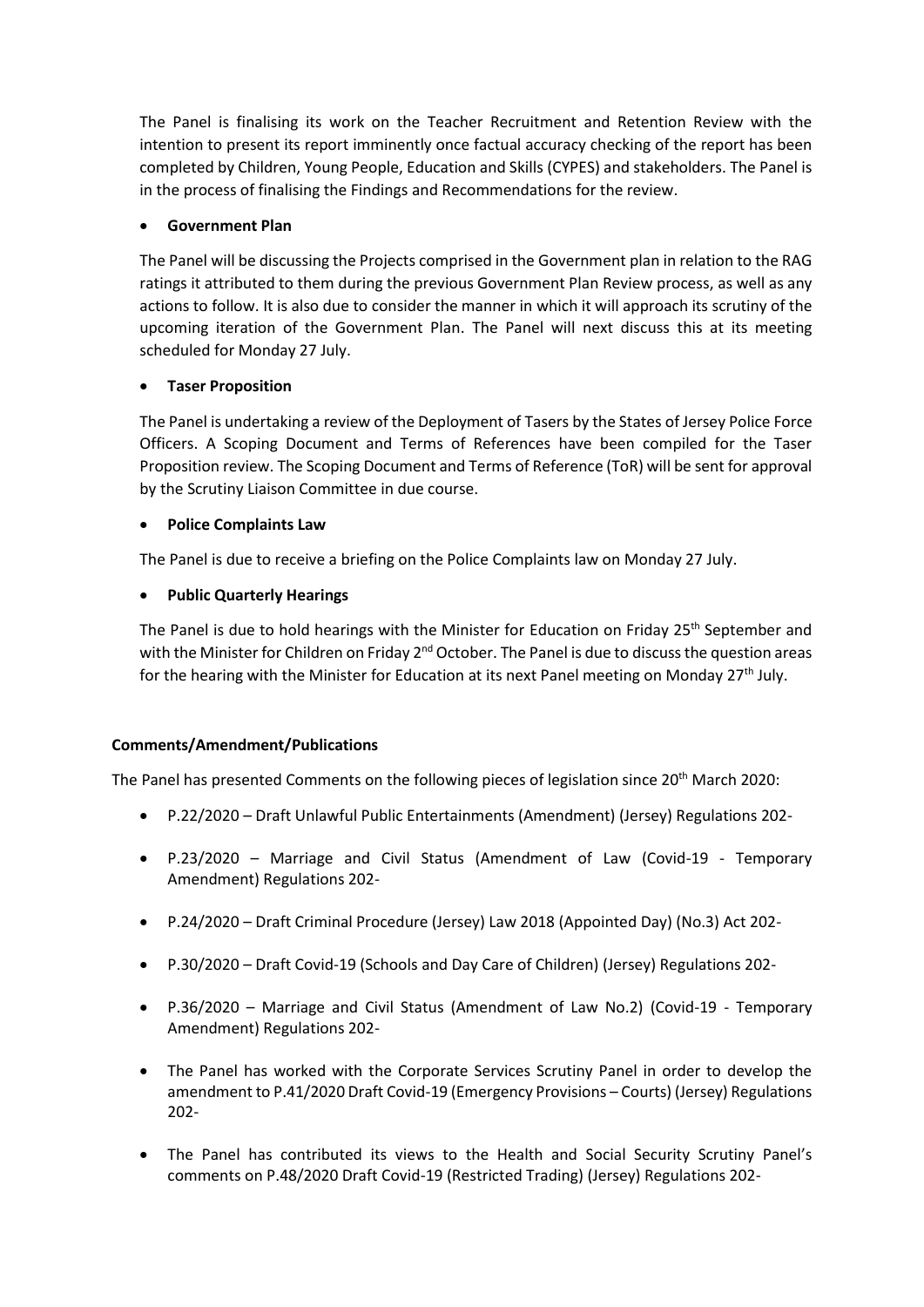- P.60/2020 Draft Covid-19 (Civil Partnerships and Marriage) (Jersey) Regulations 202-
- P.77/2020 Draft Covid-19 (Civil Partnership and Marriage No. 2) (Jersey) Regulations 202-

### **Environment, Housing and Infrastructure Panel**

#### **The Panel has undertaken work and received briefings on the following matters**

#### **Future briefings/legislative changes to consider:**

- The Panel is due to meet on 21st July to consider the following items:
	- $\circ$  Bridging Island Plan Review, including suggested amendments to the draft Terms of Reference and Scoping document, a draft Call for Evidence and responses from the Minister for the Environment to questions from the briefing on the 2nd July;
	- o Deputy Huelin's proposition on [the establishment of a digital register of landlords and](https://statesassembly.gov.je/Pages/Propositions.aspx?ref=P.82/2020&refurl=%2fPages%2fPropositions.aspx)  [tenants \[P.82/2020\]](https://statesassembly.gov.je/Pages/Propositions.aspx?ref=P.82/2020&refurl=%2fPages%2fPropositions.aspx) and its relationship to the Minister for Children and Housing's P.106/2019 - Public Health and Safety (Rented Dwellings) (Licensing) (Jersey) Regulations 201-. forthcoming proposition in September;
	- o Work Programme.
- The Panel has written to the Ministers for Children and Housing, and Infrastructure to request information on how they might reprioritise resources to deliver projects (responses were requested for 1st June, but all Ministers have asked for extra time)
	- o Responses from the Minister for the Environment have now been received and will be considered by the Panel at its next meeting on 21st July.
- The Panel has commenced work in preparation for the Government Plan (written questions to Ministers).

## **Health and Social Security Panel**

#### **The Panel has undertaken work and received briefings on the following matters:**

- The Panel met privately on the 9th July to discuss its agenda, including matters such as the COVID-19 Review work, the Jersey Care Model Review and the Government Plan/Recovery Plan ahead of its public Quarterly Hearing with the Minister for Health and Social Services.
- The Panel received the Minister for Health and Social Services for a public Quarterly Hearing on 9th July.
- The Panel lodged its draft Comments on the Draft Covid-19 (Control of Testing) Regulations on the 9th July 2020.

#### **Future briefings/legislative changes to consider:**